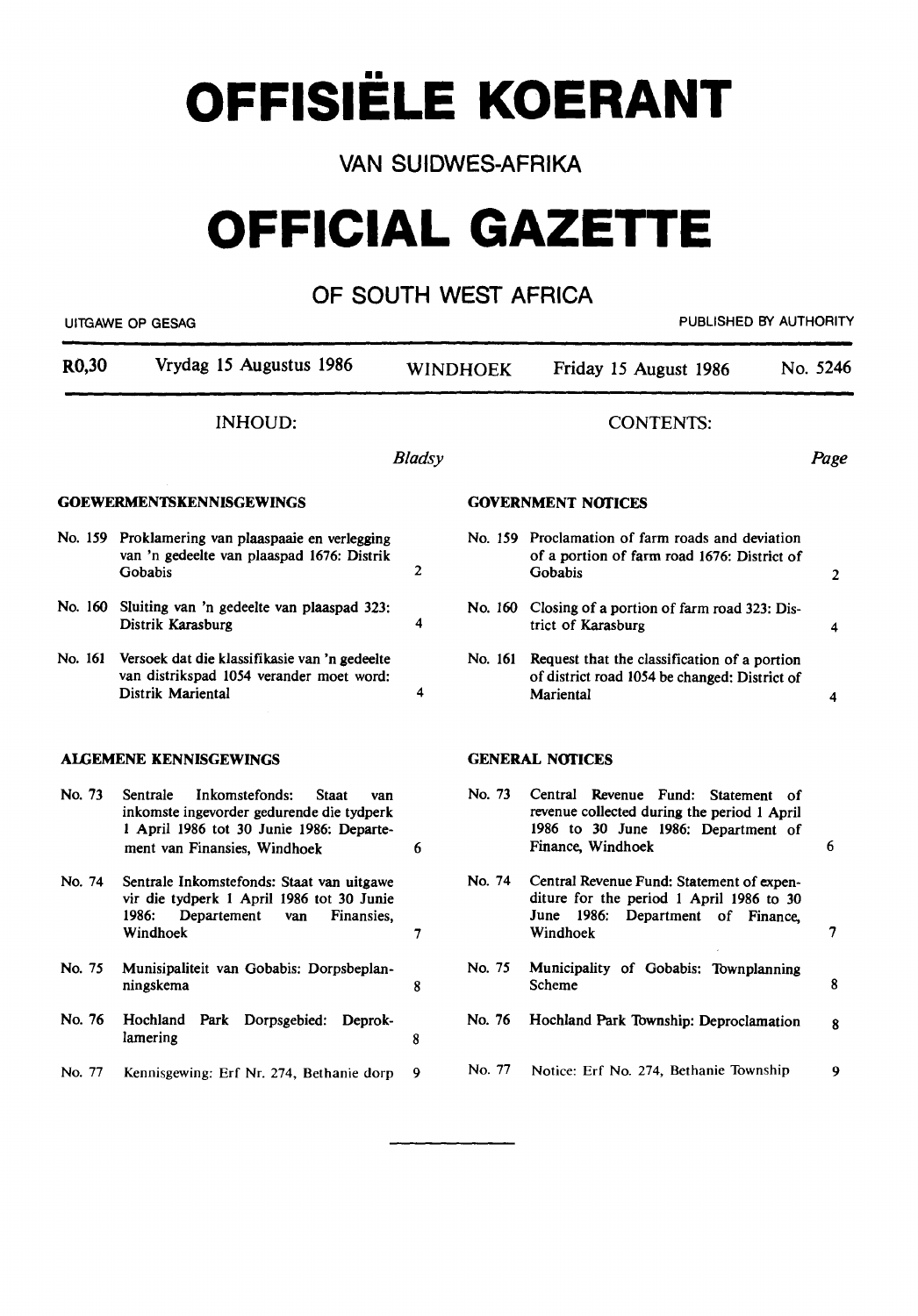**Goewermentskennisgewings** 

No. 159 1986

# PROKLAMERING VAN PLAASPAAIE EN VERLEGGING **VAN 'N** GEDEELTE VAN PLAASPAD 1676: **DISTRIK** GOBABIS

Hierby word -

- (a) ingevolge artikel 22(2) van die Ordonnansie op Paaie, 1972 (Ordonnansie 17 van 1972), bekend gemaak dat die Kabinet -
	- (i) kragtens artikel 22(1)(b) van genoemde Ordonnansie, in die distrik Gobabis, die paaie wat in Bylaes I en II beskryf en deur, onderskeidelik, die simbole **A-Al** en D-E op sketskaart P1280 aangetoon word, tot geproklameerde paaie verklaar het; en
	- (ii) kragtens artikel 22(1)(c) van genoemde Ordonnansie, in die distrik Gobabis, die gedeelte van plaaspad 1676 wat in paragraaf (a) van Bylae III beskryf en deur die simbole Al-A2-D-Dl-C op sketskaart P1280 aangetoon word, verle het van die roete aldus beskryf en aangetoon, na die roete wat in paragraaf (b) van Bylae III beskryf en deur die simbole Al-E-B-C op sketskaart P1280 aangetoon word; en
- (b) ingevolge artikel 23(3) van genoemde Ordonnansie bekend gemaak dat die Kabinet kragtens artikel 23(1)(d) van genoemde Ordonnansie die in paragraaf (a)(i) bedoelde paaie tot plaaspaaie (nommers 1676 en 1677) verklaar het.

Genoemde sketskaart is te alle tye gedurende gewone kantoorure by die kantoor van die Sekretaris van Vervoer, Windhoek, ter insae beskikbaar.

# DEPARTMENT OF TRANSPORT

**Government Notices** 

No. 159 1986

# PROCLAMATION OF **FARM ROADS AND**  DEVIATION OF **A PORTION** OF **FARM ROAD** 1676: DISTRICT OF GOBABIS

It is hereby made known -

- (a) in terms of section 22(2) of the Roads Ordinance, 1972 (Ordinance 17 of 1972), that the Cabinet has -
	- (i) under section  $22(1)(b)$  of the said Ordinance, in the district of Gobabis, declared the roads described in Schedules I and II and shown on sketch-map P1280 by the symbols **A-Al** and D-E, respectively, to be proclaimed roads; and
	- (ii) under section  $22(1)(c)$  of the said Ordinance, in the district of Gobabis, deviated the portion of farm road 1676 described in paragraph (a) of Schedule III and shown on sketch-map P1280 by the symbols **Al-A2-D-Dl-C,** from the route so described and shown, to the route described in paragraph (b) of Schedule III and shown on sketch-map P1280 by the symbols Al-E-B-C; and
- (b) in terms of section 23(3) of the said Ordinance that the Cabinet has under section 23(1)(d) of the said Ordinance declared the roads referred to in paragraph (a)(i), to be farm roads (numbers 1676 and 1677).

The said sketch-map shall at all times lie open to inspection at the office of the Secretary for Transport, Windhoek, during normal office hours.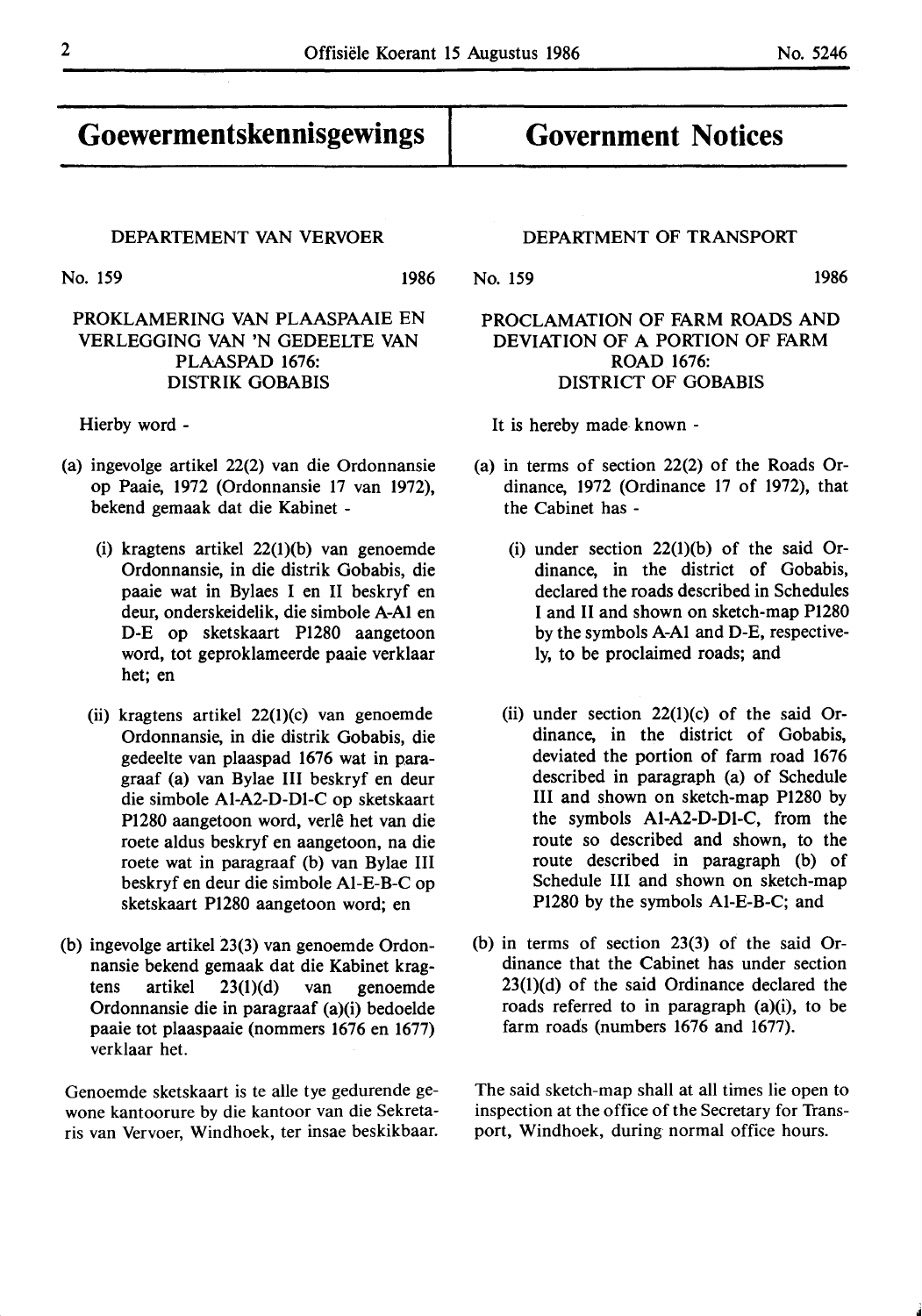If

#### BYLAE I

Van 'n punt (A op sketskaart P1280) op grootpad 56 op die plaas Hippo 386 algemeen ooswaarts oor genoemde plaas tot op 'n punt (Al op sketskaart Pl280) op genoemde plaas.

## BYLAE II

Van 'n punt (D op sketskaart Pl280) op die plaas Hippo 386 algemeen noordnoordweswaarts oor genoemde plaas tot op 'n punt (E op sketskaart P1280) op die pad beskryf in paragraaf (b) van Bylae Ill op genoemde plaas.

#### BYLAE III

- (a) Van 'n punt (Al op sketskaart Pl280) op die plaas Hippo 386 algemeen suidsuidooswaarts oor genoemde plaas tot op 'n punt (A2 op sketskaart P1280) op genoemde plaas; van daar algemeen ooswaarts oor genoemde plaas tot op 'n punt (D op sketskaart P1280) op genoemde plaas; van daar algemeen ooswaarts oor die plaas Hippo 386 tot op 'n punt (D1 op sketskaart P1280) op die gemeenskaplike grens van genoemde plaas en die plaas Okatjeru 181; van daar algemeen oosnoordooswaarts oor die plaas Okatjeru 181 tot op 'n punt (C op sketskaart P1280) op genoemde plaas.
- (b) Van 'n punt (Al op sketskaart P1280) op die plaas Hippo 386 algemeen ooswaarts oor genoemde plaas tot op 'n punt (E op sketskaart P1280) op genoemde plaas; van daar algemeen ooswaarts oor die plaas Hippo 386 tot op 'n punt (B op sketskaart **P1280)** op die gemeenskaplike grens van genoemde plaas en die plaas Okatjeru 181; van daar algemeen oosnoordooswaarts oor die plaas Okatjeru 181 tot op 'n punt (C op sketskaart P1280) op genoemde plaas.

#### SCHEDULE I

From a point (A on sketch-map P1280) on main road 56 on the farm Hippo 386 generally eastwards across the said farm to a point (Al on sketch-map Pl280) on the said farm.

#### SCHEDULE II

From a point (D on sketch-map Pl280) on the farm Hippo 386 generally north-north-westwards across the said farm to a point (E on sketch-mao P1280) on the road described in paragraph  $(b)$  of Schedule III on the said farm.

#### SCHEDULE III

- (a) From a point (Al on sketch-map P1280) on the farm Hippo 386 generally south-southeastwards across the said farm to a point (A2 on sketch-map P1280) on the said farm; thence generally eastwards across the said farm to a point (D on sketch-map Pl280) on the said farm; thence generally eastwards across the farm Hippo 386 to a point (Dl on sketch-map P1280) on the common boundary of the said farm and the farm Okatjeru 181; thence generally east-north-eastwards across the farm Okatjeru 181 to a point (C on sketch-map P1280) on the said farm.
- (b) From a point (Al on sketch-map P1280) on the farm Hippo 386 generally eastwards across the said farm to a point (E on sketchmap P1280) on the said farm; thence generally eastwards across the farm Hippo 386 to a point (B on sketch-map P1280) on the common boundary of the said farm and the farm Okatjeru 181; thence generally east-northeastwards across the farm Okatjeru 181 to a point (C on sketch-map P1280) on the said farm.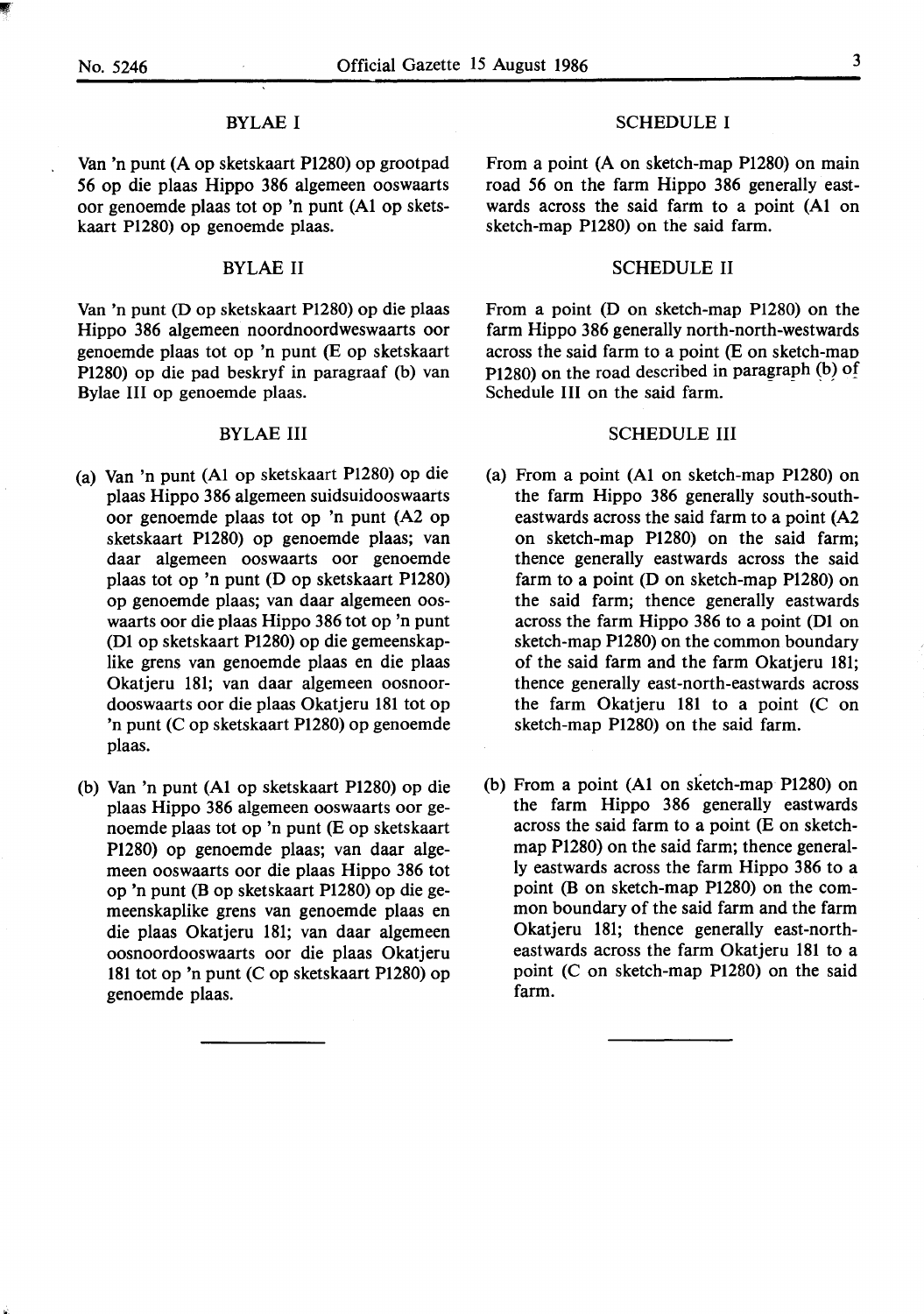# DEPARTEMENT VAN VERVOER

No. 160

1986

# SWITING VAN 'N GEDEELTE VAN PLAASPAD 323: **DISTRIK KARASBURG**

lngevolge artikel 22(2) van die Ordonnansie op Paaie, 1972 (Ordonnansie 17 van 1972), word hierby bekend gemaak dat die Kabinet kragtens artikel 22(1)(c) van genoemde Ordonnansie, in die distrik Karasburg, die gedeelte van plaaspad 323 wat in die Bylae beskryf en deur die simbole B-Bl-B2 op sketskaart P1285 aangetoon word, gesluit bet.

Genoemde sketskaart is te alle tye gedurende gewone kantoorure by die kantoor van die Sekretaris van Vervoer, Windhoek, ter insae beskikbaar.

#### BYLAE

Van 'n punt (B op sketskaart P1285) op plaaspad 226 op die plaas Phil-Li-Anne 450 algemeen suid,. suidooswaarts oor genoemde plaas tot op 'n punt (Bl op sketskaart Pl285) op genoemde plaas; van daar algemeen suidwaarts oor genoemde plaas en die plase Restant van Keimas 99 en Gedeelte A van Keimas 99 tot op 'n punt (B2 op sketskaart Pl285) op distrikspad 206 op laasgenoemde plaas.

# DEPARTMENT OF TRANSPORT

No. 160 1986

# CLOSING OF A PORTION OF FARM ROAD 323: DISTRICT OF **KARASBURG**

In terms of section 22(2) of the Roads Ordinance, 1972 (Ordinance 17 of 1972), it is hereby made known that the Cabinet has under section 22(1)(c) of the said Ordinance, in the district of Karasburg, closed the portion of farm road 323 described in the Schedule and shown on sketchmap Pl285 by the symbols B-Bl-B2.

The said sketch-map shall at all times lie open to inspection at the office of the Secretary for Transport, **Windhoek,** during normal office hours.

#### SCHEDULE

From a point (B on sketch-map Pl285) on farm road 226 on the farm Phil-Li-Anne 450 generally south-south-eastwards across the said farm to a point (Bl on sketch-map P1285) on the said farm; thence generally southwards across the said farm and the farms Remainder of Keimas 99 and Portion A of Keimas 99 to a point (B2 on sketch-map P1285) on district road 206 on the last-mentioned farm.

#### **DEPARTEMENT VAN VERVOER**

No. 161 1986

# **VERSOEK DAT DIE KLASSIFIKASIE VAN 'N** GEDEELTE **VAN DISTRIKSPAD** 1054 **VERANDER MOET WORD: DISTRIK MARIENTAL**

**lngevolge artikel** 17(2) **van die Ordonnansie** op **Paaie, 1972** (Ordonnansie 17 van 1972), word hierby **bekend gemaak dat die Padraad** van Ma-

## **DEPARTMENT** OF **TRANSPORT**

No. 161 1986

# REQUEST THAT THE CLASSIFICATION OF A PORTION OF DISTRICT ROAD 1054 BE CHANGED: DISTRICT OF MARIENTAL

In terms of section 17(2) of the Roads Ordinance, 1972 (Ordinance 17 of 1972), it is hereby made known that the Roads Board of Mariental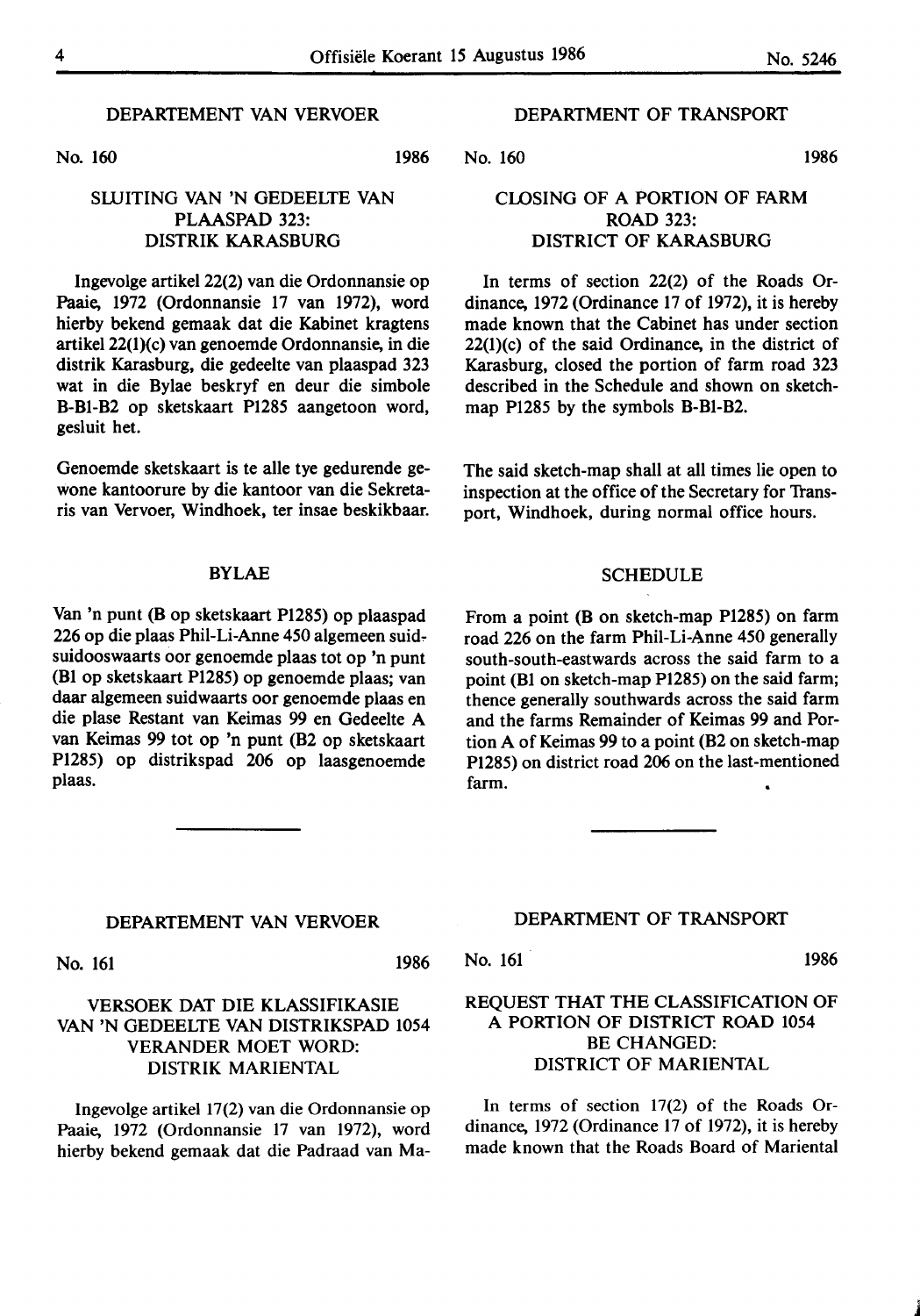riental versoek dat die gedeelte van distrikspad 1054 wat in die Bylae beskryf en deur die simbole C-Cl-C2-D op sketskaart Pl318 aangetoon word, se klassifikasie verander moet word na plaaspad.

'n Afskrif van hierdie kennisgewing en genoemde sketskaart, synde 'n sketskaart van die betrokke streek waarop die pad waarop die versoek betrekking het en ander geproklameerde, ondergeskikte en privaatpaaie in daardie streek aangetoon word, sal vir die voile tydperk van dertig dae hieronder vermeld gedurende gewone kantoorure by die kantore van die Sekretaris van Vervoer, Windhoek, en die Paaiesuperintendent, Mariental, ter insae beskikbaar wees.

Iedereen wat enige beswaar het teen bogemelde versoek word hiermee aangesê om sy beswaar, met die gronde waarop dit gebaseer is duidelik en in besonderhede daarin uiteengesit, skriftelik binne 'n tydperk van dertig dae vanaf die datum van publikasie van hierdie kennisgewing by die Voorsitter van Padrade, Privaatsak 12005, Ausspannplatz, 9000, in te dien.

#### BYLAE

Van 'n punt (C op sketskaart Pl318) op distrikspad 617 op die plaas Restant van Amadab 159 algemeen ooswaarts en al meer oosnoordooswaarts oor genoemde plaas en die plaas La Palo- .ma *556* tot op 'n punt (Cl op sketskaart Pl318) op laasgenoemde plaas; van daar algemeen ooswaarts en al meer oosnoordooswaarts oor laasgenoemde plaas en die plase Gedeelte 1 van Minneplaats 185, Restant van Minneplaats 185 en Kameelrust 183 tot op 'n punt (C2 op sketskaart Pl318) op laasgenoemde plaas; van daar algemeen oosnoordooswaarts oor laasgenoemde plaas en die plaas Gedeelte 1 van Tranendal 184 tot op 'n punt (D op sketskaart Pl318) op grootpad 33 op laasgenoemde plaas.

requests that the classificiation of the portion of district road 1054 described in the Schedule and shown on sketch-map Pl318 by the symbols C-Cl-C2-D, be changed to farm road.

A copy of this notice and the said sketch-map, being a sketch-map of the area concerned on which the road to which the request refers and other proclaimed, minor and private roads in that area are shown, shall for the full period of thirty days mentioned below lie open to inspection at the offices of the Secretary for Transport, Windhoek, and the Roads Superintendent, Mariental, during normal office hours.

Every person having any objection to the abovementioned request is hereby commanded to lodge his objection in writing, with the grounds upon which it is based clearly and specifically therein stated, with the Chairman of Roads Boards, Private Bag 12005, Ausspannplatz, 9000, within a period of thirty days from the date of publication of this notice.

#### SCHEDULE

From a point (C on sketch-map Pl318) on district road 617 on the farm Remainder of Amadab 159 generally eastwards and more and more eastnorth-eastwards across the said farm and the farm La Paloma *556* to a point (Cl on sketchmap Pl318) on the last-mentioned farm; thence generally eastwards and more and more eastnorth-eastwards across the last-mentioned farm and the farms Portion 1 of Minneplaats 185, Remainder of Minneplaats 185 and Kameelrust 183 to a point (C2 on sketch-map Pl318) on the lastmentioned farm; thence generatly east-northeastwards across the last-mentioned farm and the farm Portion 1 of Tranendal 184 to a point (D on sketch-map P1318) on main road 33 on the lastmentioned farm.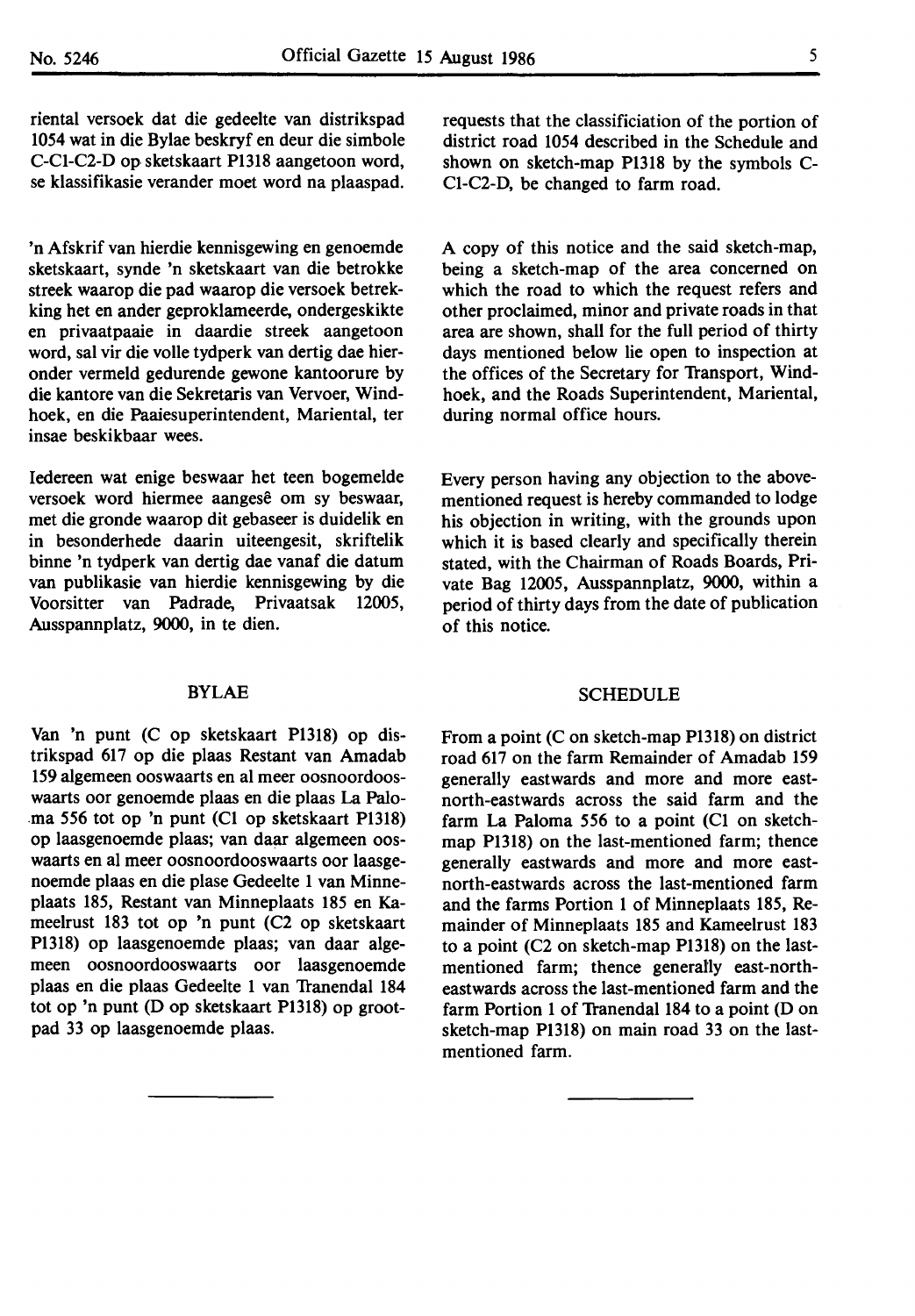|                                                                                                                                                                          |                                                                                   |                                                                                  |                                                                         |                                                                                                                                                                            | No.<br>$\mathbf{r}$ |  |
|--------------------------------------------------------------------------------------------------------------------------------------------------------------------------|-----------------------------------------------------------------------------------|----------------------------------------------------------------------------------|-------------------------------------------------------------------------|----------------------------------------------------------------------------------------------------------------------------------------------------------------------------|---------------------|--|
| SENTRALE INKOMSTEFONDS                                                                                                                                                   |                                                                                   |                                                                                  | CENTRAL REVENUE FUND                                                    |                                                                                                                                                                            |                     |  |
| STAAT VAN INKOMSTE INGEVORDER GEDURENDE DIE TYDPERK 1 APRIL 1986<br>TOT 30 JUNIE 1986                                                                                    |                                                                                   | STATEMENT OF REVENUE COLLECTED DURING THE PERIOD 1 APRIL 1986 TO 30 JUNE<br>1986 |                                                                         |                                                                                                                                                                            |                     |  |
| DEPARTEMENT VAN FINANSIES, WINDHOEK                                                                                                                                      |                                                                                   |                                                                                  |                                                                         | DEPARTMENT OF FINANCE, WINDHOEK                                                                                                                                            |                     |  |
| <b>INKOMSTEHOOF</b>                                                                                                                                                      | <b>BEGROTING</b><br><b>ESTIMATE</b>                                               | TOTAL 1 APRIL TO 30 JUNE                                                         | TOTAAL 1 APRIL TOT 30 JUNIE                                             | HEAD OF REVENUE                                                                                                                                                            |                     |  |
|                                                                                                                                                                          | 1986/87                                                                           | 1986/87                                                                          | 1985/86                                                                 |                                                                                                                                                                            |                     |  |
|                                                                                                                                                                          | R                                                                                 | R                                                                                | R                                                                       |                                                                                                                                                                            |                     |  |
| Inkamste uit eie bronne:                                                                                                                                                 |                                                                                   |                                                                                  |                                                                         | Revenue from own Sources:                                                                                                                                                  |                     |  |
| Belasting en Regte<br>Leningsverhalings<br>Lisensies<br>Boetes en Verbeurdverklarings<br>Departementele Inkomste<br>Doeane en Aksyns                                     | 441 010 000<br>14 180 000<br>4 644 000<br>2 200 000<br>126 241 000<br>350 000 000 | 65 765 153<br>836 680<br>1 017 785<br>370 390<br>28 058 137<br>87 300 000        | 39 146 810<br>802 878<br>822 230<br>346 124<br>20 546 904<br>63 000 000 | Tax and Duties<br>Loan Recoveries<br>Licences<br>Fines and Forfeitures<br>Departmental Revenue<br>Customs and Excise                                                       | 9861                |  |
| TOTAAL: INKOMSTE UIT EIE BRONNE                                                                                                                                          | 938 275 000                                                                       | 183 348 145                                                                      | 124 664 946                                                             | TOTAL: REVENUE FROM OWN SOURCES                                                                                                                                            | No.                 |  |
| Inkomste uit ander Bronne:<br>Bydrae deur die Regering van die<br>Republiek van Suid-Afrika<br>Bydrae deur die Administrasie vir<br>Blankes<br>Lenings aangegaan te word | 466 970 000<br>30 374 000<br>20 000                                               | 101 900 000<br>7 593 500                                                         | 61 500 000<br>6 495 000<br>25 200 400                                   | Revenue from other Sources:<br>Contribution by the Government of the<br>Republic of South Africa<br>Contribution by the Administration for<br>Whites<br>Loans to be raised | 5                   |  |
| TOTAAL: INKOMSTE UIT ANDER BRONNE                                                                                                                                        | 497 364 000                                                                       | 109 493 500                                                                      | 93 195 400                                                              | TOTAL: REVENUE FROM OTHER SOURCES                                                                                                                                          |                     |  |
| TOTALE INKOMSTE                                                                                                                                                          | 1 435 639 000                                                                     | 292 841 645                                                                      | 217 860 346                                                             | TOTAL REVENUE                                                                                                                                                              |                     |  |
|                                                                                                                                                                          |                                                                                   |                                                                                  |                                                                         |                                                                                                                                                                            |                     |  |

**Algemene** 

Kennisgewings

Offisiële Koerant 15 Augustus 1986

 $\circ$ 

 $\blacksquare$ 

No. 5246

9861

**RK3ACD** 

 $\ddot{\phantom{a}}$ 

- General Notices
-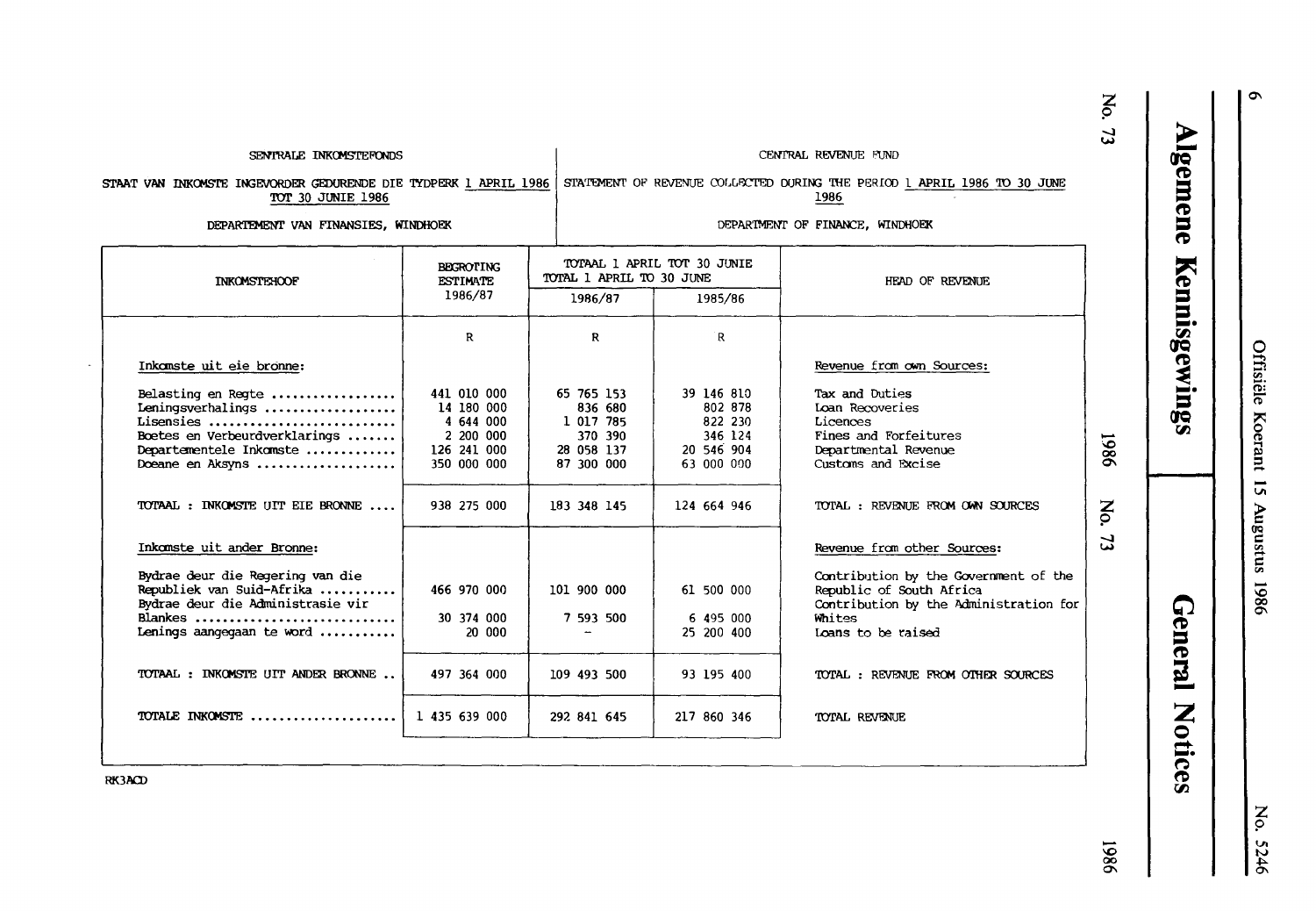No. 5246

No.

 $74$ 

#### SENTRALE INKOMSTEFONDS

#### CENTRAL REVENUE FUND

STAAT VAN UITGAWE VIR DIE TYDPERK 1 APRIL 1986 TOT 30 JUNIE 1986

# STATEMENT OF EXPENDITURE FOR THE PERIOD 1 APRIL 1986 TO 30 JUNE 1986

DEPARTEMENT VAN FINANSIES, WINDHOEK

#### DEPARTMENT OF FINANCE, WINDHOEK

| <b>BECROTINGSPOS</b>                                                                                                  |                                                                                                                                                                                                                                                                                                                                                                                                                                              | <b>BECROTING</b><br><b>ESTIMATE</b>                                                                                                                                                                                                                                                 | TOTAL 1 APRIL TO 30 JUNE                                                                                                                                                                                                                      | TOTAAL 1 APRIL TOT 30 JUNIE                                                                                                                                                                                                              | <b>VOTE</b>                                                                                                                                                                                                                                                                                                                                                                                                                                                      |                   |
|-----------------------------------------------------------------------------------------------------------------------|----------------------------------------------------------------------------------------------------------------------------------------------------------------------------------------------------------------------------------------------------------------------------------------------------------------------------------------------------------------------------------------------------------------------------------------------|-------------------------------------------------------------------------------------------------------------------------------------------------------------------------------------------------------------------------------------------------------------------------------------|-----------------------------------------------------------------------------------------------------------------------------------------------------------------------------------------------------------------------------------------------|------------------------------------------------------------------------------------------------------------------------------------------------------------------------------------------------------------------------------------------|------------------------------------------------------------------------------------------------------------------------------------------------------------------------------------------------------------------------------------------------------------------------------------------------------------------------------------------------------------------------------------------------------------------------------------------------------------------|-------------------|
|                                                                                                                       |                                                                                                                                                                                                                                                                                                                                                                                                                                              | 1986/87                                                                                                                                                                                                                                                                             | 1986/87                                                                                                                                                                                                                                       | 1985/86                                                                                                                                                                                                                                  |                                                                                                                                                                                                                                                                                                                                                                                                                                                                  |                   |
|                                                                                                                       |                                                                                                                                                                                                                                                                                                                                                                                                                                              | R                                                                                                                                                                                                                                                                                   | R                                                                                                                                                                                                                                             | R                                                                                                                                                                                                                                        |                                                                                                                                                                                                                                                                                                                                                                                                                                                                  |                   |
| 1.<br>2.<br>3.<br>4.<br>5.<br>6.<br>7.<br>8.<br>9.<br>10.<br>$\mathbf{u}$ .<br>12.<br>13.<br>14.<br>15.<br>16.<br>17. | $0$ werheidsake<br>Finansies<br>Statutêre Bedrag<br>Burgersake en Mannekrag<br>Nasionale Opvoeding<br>Ekonomiese Sake<br>Statutêre Bedrag<br>Justisie<br>Statutêre Bedrag<br>Landbou en Natuurbewaring<br>Nasionale Gesondheid en Welsyn<br>Waterwese<br>Sentrale Personeelinstelling<br>Pos- en Telekommunikasiewese<br>Vervoer<br>Verdediging<br>Polisie<br>Ouditeur-generaal<br>Bystand aan Owerhede<br>Verbetering van Diensvoorwaardes. | 52 658 000<br>112 384 000<br>219 763 000<br>92 625 000<br>77 695 000<br>28 785 000<br>1 000 000<br>10 115 000<br>434 000<br>43 159 000<br>64 726 000<br>66 359 000<br>7 698 000<br>68 943 000<br>84 273 000<br>160 604 000<br>120 535 000<br>1 084 000<br>314 445 000<br>18 000 000 | 8 613 211<br>22 056 535<br>14 361 524<br>19 307 821<br>21 384 682<br>7 654 296<br>2 529 569<br>126 790<br>7 069 230<br>18 688 925<br>14 283 527<br>1 021 329<br>11 813 438<br>14 970 814<br>20 920 969<br>14 339 554<br>216 802<br>65 678 453 | 6 553 894<br>13 888 323<br>9 048 183<br>20 013 031<br>14 926 283<br>5 736 542<br>1 773 599<br>81 946<br>5 746 389<br>12 980 345<br>13 250 314<br>1 042 673<br>5 925 039<br>15 830 912<br>8 135 337<br>7 776 893<br>193 366<br>62 802 251 | Governmental Affairs<br>Finance<br>Statutory Amount<br>Civic Affairs and Manpower<br>National Education<br>Economic Affairs<br>Statutory Amount<br>Justice<br>Statutory Amount<br>Agriculture and Nature Conservation<br>National Health and Welfare<br>Water Affairs<br>Central Personnel Institution<br>Posts and Telecommunications<br>Transport<br>Defence<br>Police<br>Auditor General<br>Assistance to Authorities<br>Improvement of Conditions of Service | 1986<br>No.<br>74 |
|                                                                                                                       | TOTAAL                                                                                                                                                                                                                                                                                                                                                                                                                                       | 1 545 285 000                                                                                                                                                                                                                                                                       | 265 037 469                                                                                                                                                                                                                                   | 205 705 320                                                                                                                                                                                                                              | <b>TOTAL</b>                                                                                                                                                                                                                                                                                                                                                                                                                                                     |                   |
|                                                                                                                       |                                                                                                                                                                                                                                                                                                                                                                                                                                              |                                                                                                                                                                                                                                                                                     |                                                                                                                                                                                                                                               |                                                                                                                                                                                                                                          |                                                                                                                                                                                                                                                                                                                                                                                                                                                                  |                   |

<u> Thomas Andrew Martin (1999)</u>

**RK3ACD** 

THE CONSTRUCTION OF THE CONSTRUCTION OF THE CONSTRUCTION OF THE CONSTRUCTION OF THE CONSTRUCTION OF THE CONSTRUCTION OF THE CONSTRUCTION OF THE CONSTRUCTION OF THE CONSTRUCTION OF THE CONSTRUCTION OF THE CONSTRUCTION OF TH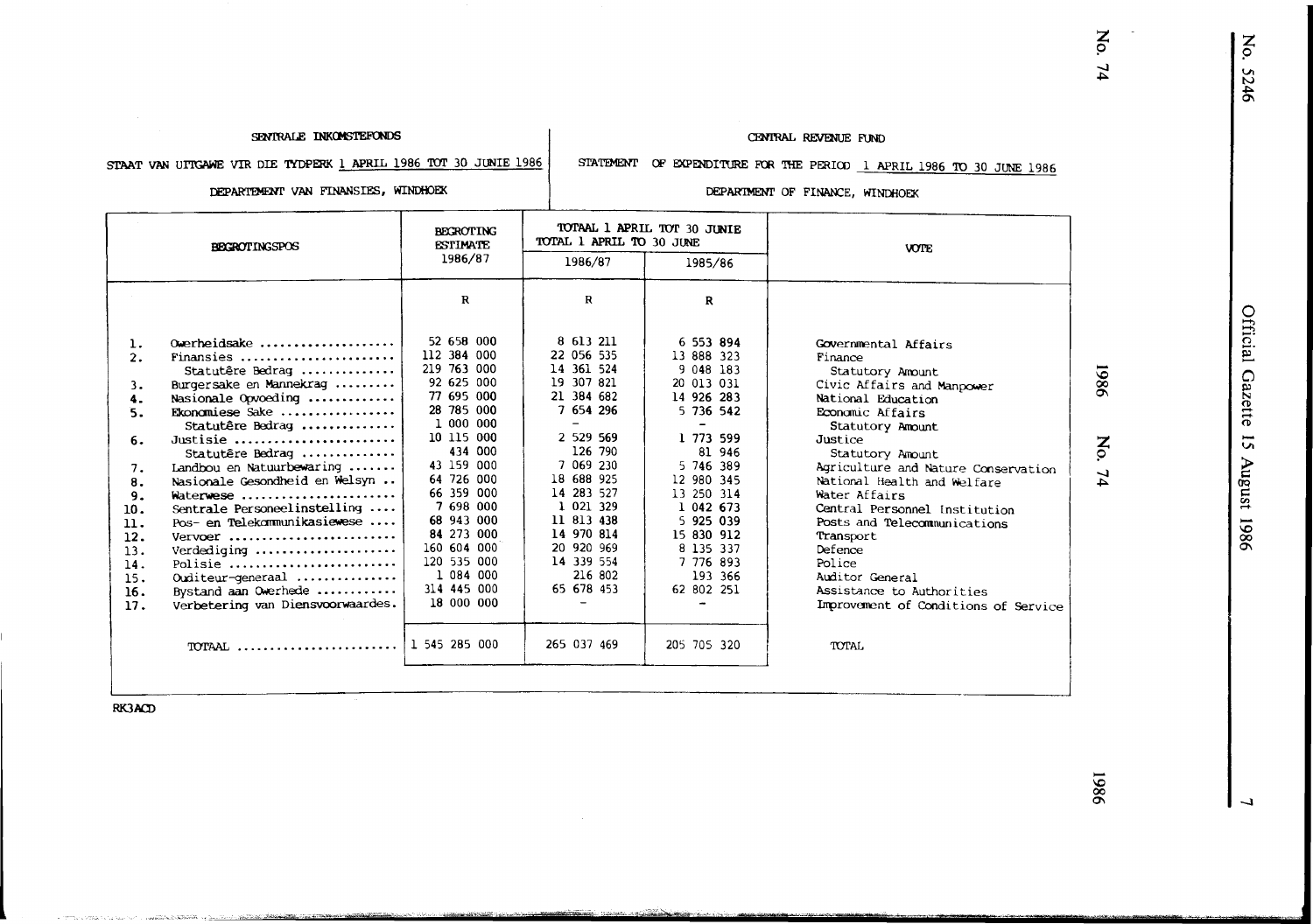No. 75

# MUNISIPALITEIT VAN GOBABIS DORPSBEPLANNINGSKEMA:

Kennisgewing geskied hierby kragtens Artikel 23 van die Dorpsbeplanningsordonnansie, 1954 (Ordonnansie 18 van 1954) dat die Dorpsbeplanningskema van Gobabis ter goedkeuring aan die Kabinet voorgelê is.

Eksemplare van die Dorpsbeplanningskema en van die kaarte, planne en dokumente en ander verbandhoudende sake le gedurende kantoorure by die kantore van Gobabis Munisipaliteit sowel as in kamer W309 van die Tintenpalast, Windhoek ter insae.

Elkeen wat beswaar het teen die Dorpsbeplanningskema moet sy besware voor of op 19 September 1986 by die Sekretaris, Suidwes-Afrikaanse Beplanningsadviesraad, Privaatsak 12025, Ausspannplatz indien.

1986 No. 75

# MUNICIPALITY OF GOBABIS **TOWN PLANNING** SCHEME:

Notice is hereby given in terms of section 23 of the Town Planning Ordinace, 1954 (Ordinance 18 of 1954) that the Town Planning Scheme of Gobabis has been submitted to the Cabinet for approval.

Copies of the Town Planning Scheme and the maps, plans, documents and other relevant matters are lying for inspection during office hours at the offices of the Municipality of Gobabis and also in room W309 of the Tinten Palast, Windhoek.

Any person who wishes to object to the approval of the Town Planning Scheme should lodge his objection in writing to the Secretary, South West African Advisory Board, Private Bag 12025, Ausspannplatz, before or on 19 September 1986.

No. 76 1986

# HOCHLAND **PARK** DORPSGEBIED: **DEPROKLAMERING**

Kennisgewing geskied hierby kragtens Artikel 24(1) van die Ordonnansie op Dorpe en Grondverdeling, 1963 (Ordonnansie 11 van 1963) dat aansoek ontvang is van die Munisipaliteit van Windhoek om die Deproklamering van erwe 335 tot 449, 634 tot 672, 687 tot 700, 714, 715, 1034, 1035, 1036, 1049, 1050, 1051, 1052 en oop ruimtes 1053 Ged. 1, 1053 Restant, 1055, 1056, 1057, 1058 en geslote straatgedeeltes Gedeelte van Korhaanstraat, Gedeelte van Stelzenstraat, Gedeelte van Tuubenstraat, Bateleurstraat, Goudsnipstraat, Starstraat, Gedeelte van Pelicanstraat, Gedeelte van Spegtstraat, Gedeelte van Maraboestraat, Perlhuhnstraat en Ibisstraat geleë te Hochland Park in die Munisipale gebied van Windhoek, Registrasie-afdeling **"K".** 

Eksemplare van die deproklamering, kaarte, planne, dokumente en ander verbandhoudende No. 76 1986

# HOCHLAND **PARK** TOWNSHIP: DEPROCLAMATION

Notice is hereby given in terms of section 24(1) of the Townships and Division of Land Ordinance, 1963 (Ordinance 11 of 1963) that application for the deproclamation of erven 335 to 449, 634 tot 672, 687 to 700, 714, 715, 1034, 1035, 1036, 1049, 1050, 1051, 1052 and closed open spaces 1053 Ptn 1, 1053 remainder, 1055, 1056, 1057, 1058 and closed street portions Ptns of Korhaan Street, Ptns of Stelzer Street, Ptns of Tuuben Street, Bateleur Street, Goudsnip Street, Star Street, Ptns of Pelican Street, Ptns of Spegt Street, Ptns of Maraboe Street, Perlhuhn Street and Ibis Street, situated in Hochland Park, Windhoek Municipality of Windhoek.

Copies of the Deproclamation and the maps, plans, documents and other relevant matters are

1986